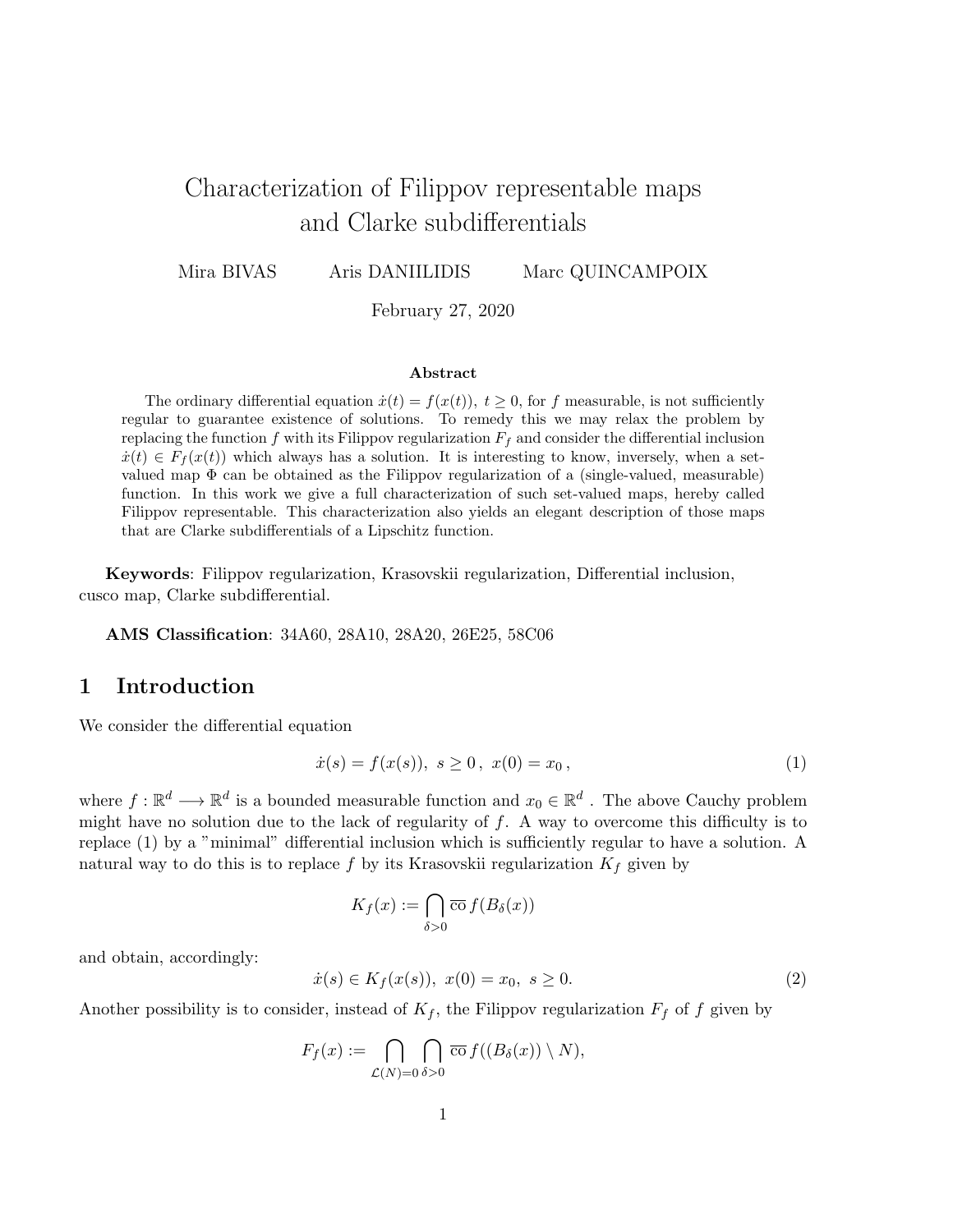where the first intersection is taken over the sets  $N \subset \mathbb{R}^d$  with Lebesgue measure  $\mathcal{L}(N)$  equal to zero. In this way, we obtain the so-called Filippov solutions of (1), that is, solutions of the differential inclusion

$$
\dot{x}(s) \in F_f(x(s)), \ x(0) = x_0, \ s \ge 0.
$$
 (3)

The Filippov regularization is based on the idea that sets of measure zero should play no role in the relaxed dynamics.

Inclusions (2) and (3) always have a solution, since the set-valued mappings  $K_f$  and  $F_f$  are upper semicontinuous, with nonempty convex compact values  $(c.f. [1], [14])$ . For simplicity, borrowing terminology from [5], [4], we shall refer to such set-valued mappings as *cusco* maps (see forthcoming Definition 2.1). If the function f is continuous, then both maps  $K_f$  and  $F_f$  are single-valued and equal to  $f$ .

The techniques of Krasovskii and Filippov regularizations were introduced for obtaining solutions of discontinuous differential equations. Both regularizations have further been widely used in optimal control and differential games, see [3], [9], [16], [19], [21], [24], [23] *e.g.* 

The main goal of this paper is to consider the inverse problem: given a cusco set-valued mapping F from  $\mathbb{R}^d$  to  $\mathbb{R}^d$ , does there exist a singe-valued function f, such that F is the Krasovskii / Filippov regularization of f? We shall refer to such maps as Krasovskii representable (respectively, Filippov representable). Notice that "being cusco" is clearly a necessary condition for being representable. We completely characterize Filippov representable maps, even in a slightly more general setting, namely, for maps defined in  $\mathbb{R}^d$  with values in  $\mathbb{R}^l$ .

The other main contribution of this work is an equivalent characterization of the set-valued maps that are Clarke subdifferentials of a Lipschitz function in the finite-dimensional case. We show that these maps are exactly the Filippov regularizations of functions satisfying a so-called nonsmooth Poincaré condition. This condition is recently stated and used independently in  $[18]$ and [10] for a different purpose. We refer to [4] for another characterization of set-valued maps that are Clarke subdifferentials of a Lipschitz function in Banach spaces.

The manuscript is organized as follows: In Section 2 we introduce basic notation and background for Krasovskii and Filippov regularizations. In Section 3 we obtain several key results for both regularizations, while in Section 4 we provide the main result (characterization of Filippov representability) and use it to obtain an alternative characterization of those set-valued maps that are Clarke subdifferentials of Lipschitz functions (Section 5).

## 2 Preliminaries

Throughout the paper, we denote by  $B_X$  (respectively,  $\overline{B}_X$ ) the open (respectively, closed) unit ball, centered at the origin of the normed space  $X$ . The index will often be omitted if there is no ambiguity about the space. In this case, we denote by  $B_\delta(x) := x + \delta B_X$  the (open) ball centered at x with radius  $\delta$ . We also denote by  $\mathcal{L}_d$  the Lebesgue measure in  $\mathbb{R}^d$  and by  $\mathcal{N}_d$  the set of  $\mathcal{L}_d$ -null subsets of  $\mathbb{R}^d$ , that is,

$$
\mathcal{N}_d = \{ N \subset \mathbb{R}^d : \mathcal{L}_d(N) = 0 \}.
$$

We shall also omit the index d and simply write  $\mathcal L$  for the Lebesgue measure and  $\mathcal N$  for the family of null sets, whenever there is no ambiguity about the dimension.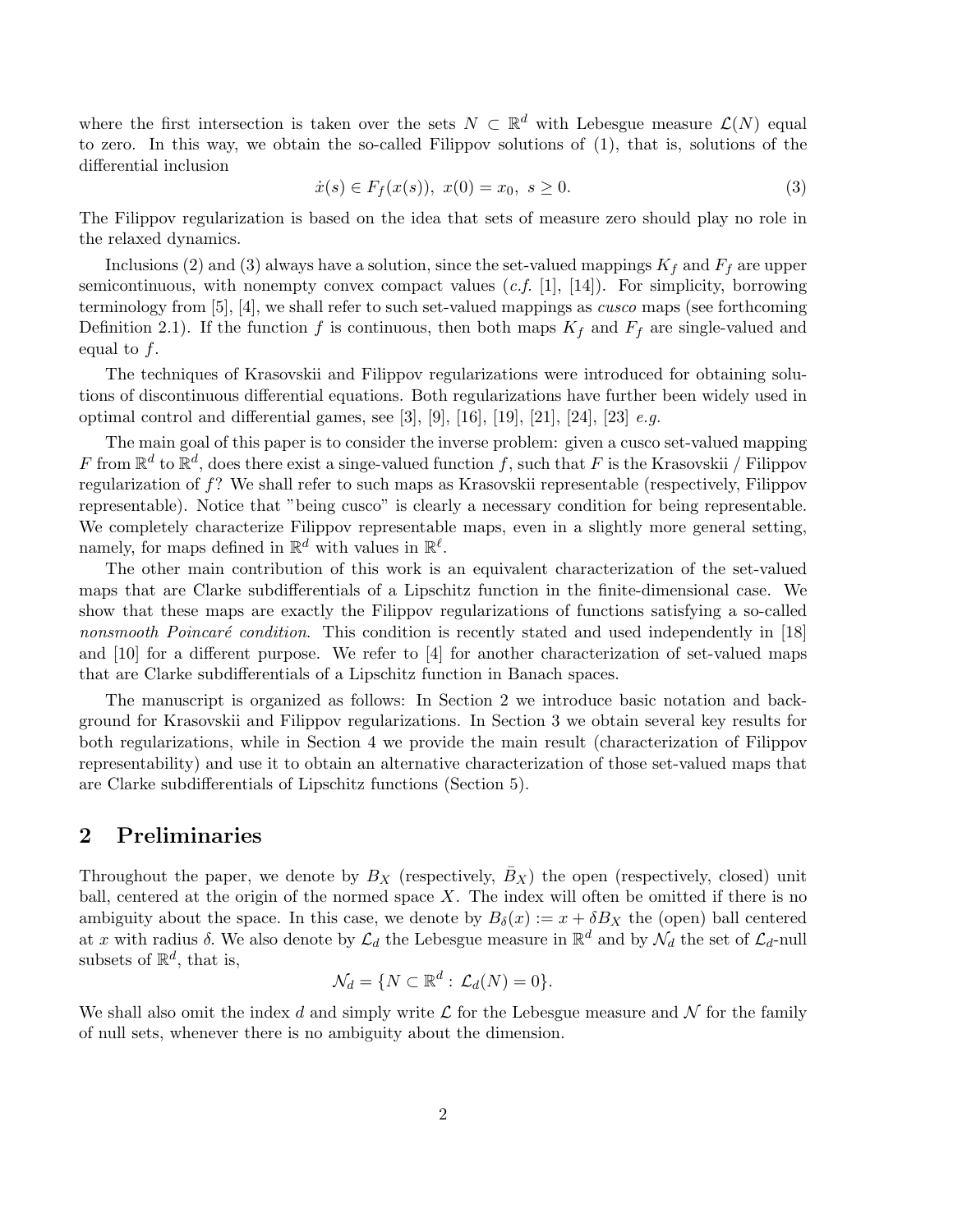For a set-valued mapping  $\Phi$  from  $\mathbb{R}^d$  to the subsets of  $\mathbb{R}^\ell$ , we will use the notation  $\Phi : \mathbb{R}^d \rightrightarrows \mathbb{R}^\ell$ , while a (single-valued) function will be denoted by  $f : \mathbb{R}^d \longrightarrow \mathbb{R}^\ell$ . The following definition provides a convenient abbreviation for several statements in the sequel.

**Definition 2.1** (Cusco map). An upper semi-continuous set-valued map  $\Phi : \mathbb{R}^d \implies \mathbb{R}^\ell$  with nonempty compact convex values will be called cusco.

Under the above terminology, the Krasovskii regularization  $K_f$  is the smallest cusco map  $\Phi$ satisfying  $f(x) \in \Phi(x)$  for all  $x \in \mathbb{R}^d$  and the Filippov regularization  $F_f$  is the smallest cusco map  $\Psi$  satisfying  $f(x) \in \Psi(x)$  for almost all  $x \in \mathbb{R}^d$ . We refer the reader to [16], [17] and [7] for more information on Filippov's regularization and its applications. We also refer to [4], [5] for properties of cusco maps.

We shall also need the following classical notion of a point of approximate continuity of a measurable function.

**Definition 2.2** (Points of approximate continuity). Let  $f : \mathbb{R}^d \to \mathbb{R}^\ell$  be a measurable function. A point  $x \in \mathbb{R}^d$  is called a point of approximate continuity for f if for every  $\varepsilon > 0$  it holds:

$$
\lim_{\delta \to 0^+} \frac{\mathcal{L}\{x' \in B_\delta(x), |f(x') - f(x)| \ge \varepsilon\}}{\mathcal{L}(B_\delta(x))} = 0.
$$
\n(4)

It is well-known that the complement  $N_f$  of the set of points of approximate continuity of a locally bounded measurable  $f: \mathbb{R}^d \to \mathbb{R}^\ell$  is  $\mathcal{L}_d$ -null (*c.f.* [15] e.g.). Based on this result we can establish the following useful lemma.

**Lemma 2.3.** Let  $f : \mathbb{R}^d \to \mathbb{R}^\ell$  be a (locally) bounded measurable function and  $\mathbb{R}^d \setminus N_f$  be the set of points of approximate continuity. Then for every  $\bar{x} \in \mathbb{R}^d$ ,  $\delta > 0$  and  $N \in \mathcal{N}$  we have:

$$
f(B_{\delta}(\bar{x}) \setminus \mathbf{N}_f) \subset \overline{f(B_{\delta}(\bar{x}) \setminus (\mathbf{N}_f \cup N))} \quad \text{and} \quad \overline{\text{co}} \, f(B_{\delta}(\bar{x}) \setminus \mathbf{N}_f) = \overline{\text{co}} \, (f(B_{\delta}(\bar{x}) \setminus (\mathbf{N}_f \cup N))). \tag{5}
$$

Consequently, for every  $\bar{x} \in \mathbb{R}^d$  and  $\delta > 0$  it holds:

$$
\overline{\mathrm{co}}\ f(B_{\delta}(\bar{x})\diagdown \mathbf{N}_f)=\bigcap_{N\in\mathcal{N}}\overline{\mathrm{co}}\ f(B_{\delta}(\bar{x})\diagdown N).
$$
\n(6)

*Proof.* Let us prove (5). Fix  $\varepsilon > 0$ ,  $N \in \mathcal{N}$  and  $x \in B_{\delta}(\bar{x}) \setminus N_f$ . Take  $\delta_1 < \delta$  such that  $B_{\delta_1}(x) \subset B_{\delta}(\bar{x})$ . By (4), there exists  $\delta_2 \in (0, \delta_1)$  such that

$$
\frac{\mathcal{L}\{x'\in B_{\delta_2}(x),\;|f(x')-f(x)|\geq\varepsilon\}}{\mathcal{L}(B_{\delta_2}(x))}<1,
$$

which yields

$$
\mathcal{L}\{x' \in B_{\delta_2}(x), \ |f(x') - f(x)| < \varepsilon\} > 0.
$$

Thus

$$
\mathcal{L}(\lbrace x' \in B_{\delta_2}(x), |f(x') - f(x)| < \varepsilon \rbrace \setminus (N_f \cup N)) > 0.
$$

Hence there exists  $x' \in B_{\delta_2}(x) \setminus (N_f \cup N) \subset B_{\delta}(\bar{x}) \setminus (N_f \cup N)$  such that  $|f(x') - f(x)| < \varepsilon$ . Since  $\varepsilon$  is arbitrary we deduce

$$
f(x) \in \overline{f(B_{\delta}(\bar{x}) \setminus (N_f \cup N))}.
$$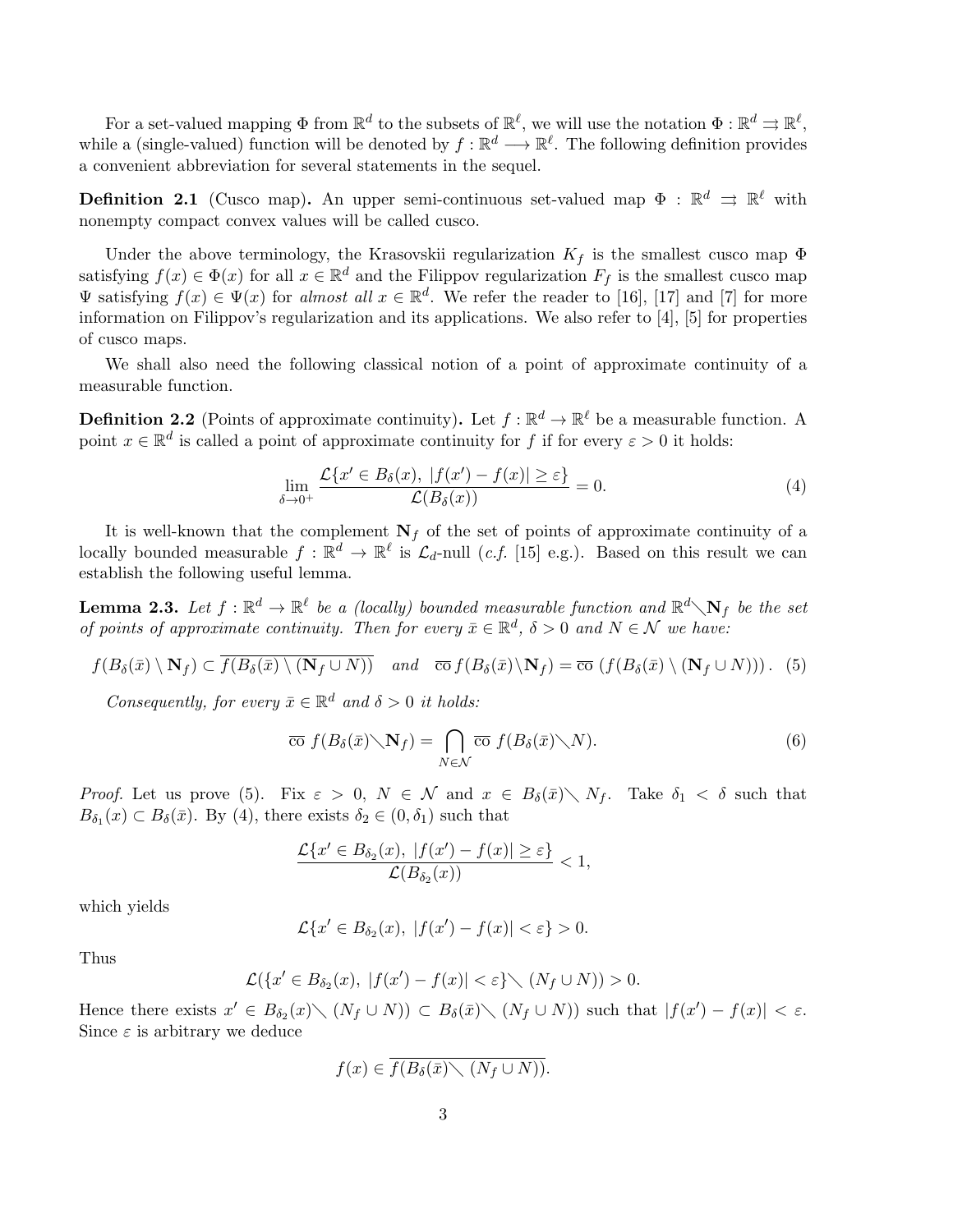The right-hand side of (5) follows from the fact that for every subset A of  $\mathbb{R}^{\ell}$  we have

$$
A \subset \text{co}(A) \implies \overline{A} \subset \overline{\text{co}}(A) \implies \overline{\text{co}}(\overline{A}) = \overline{\text{co}}(A).
$$

Assertion (6) follows directly from (5).

We recall the following result due to Castaing (see [2, Theorem 8.1.4] e.g.)

**Proposition 2.4.** Let  $\Phi : \mathbb{R}^d \rightrightarrows \mathbb{R}^\ell$  be a measurable set-valued map. Then there exists a sequence of measurable selections  $\{f_n\}_{n=1}^{\infty}$  of  $\Phi$  such that

$$
\Phi(x) = \overline{\{f_n(x) \mid n \in \mathbb{N}\}}, \quad \text{for all } x \in \mathbb{R}^d.
$$

Combining above proposition with Lemma 2.3, we deduce the following useful result.

**Corollary 2.5.** Let  $\Phi : \mathbb{R}^d \to \mathbb{R}^\ell$  be cusco. Then there exists  $\mathbf{N}_{\Phi} \in \mathcal{N}_d$  (Lebesgue null set) such that for every  $\bar{x} \in \mathbb{R}^d$ ,  $\delta > 0$  and  $N \in \mathcal{N}$  we have:

$$
\Phi(B_{\delta}(\bar{x})\setminus \mathbf{N}_{\Phi}) \subset \overline{\Phi(B_{\delta}(\bar{x})\setminus (\mathbf{N}_{\Phi}\cup N))} \quad \text{and} \quad \overline{\mathrm{co}}\,\Phi(B_{\delta}(\bar{x})\setminus N_{\Phi}) = \overline{\mathrm{co}}\,\left(\Phi(B_{\delta}(\bar{x})\setminus (\mathbf{N}_{\Phi}\cup N))\right). \tag{7}
$$

Consequently, for every  $\bar{x} \in \mathbb{R}^d$  and  $\delta > 0$  it holds:

$$
\overline{co} \ \Phi(B_{\delta}(\bar{x}) \setminus \mathbf{N}_{\Phi}) = \bigcap_{N \in \mathcal{N}} \overline{co} \ \Phi(B_{\delta}(\bar{x}) \setminus N). \tag{8}
$$

*Proof.* Let  $\{f_n\}_{n\geq 1}$  be a sequence of measurable sets associated to  $\Phi$  (*c.f.* Proposition 2.4). We set  $\mathbf{N}_{\Phi} := \bigcup_{k \geq 1} N_k$ , where  $N_k = \mathbf{N}_{f_k}$  is the complement of the set of points of approximate continuity of  $f_k$ . We obviously have that  $\mathbf{N}_{\Phi}$  is a null set. Let us show that (7) holds.

To this end, let  $N \in \mathcal{N}$ ,  $\bar{x} \in \mathbb{R}^d$  and  $\delta > 0$ . Fix  $x \in B_\delta(\bar{x}) \setminus N_\Phi$  and take  $\delta_1 \in (0,1)$  such that  $B_{\delta_1}(x) \subset B_{\delta}(\bar{x})$ . By Lemma 2.3 we have for any  $k \geq 1$ ,

$$
f_k(x) \in f_k(B_{\delta_1}(x) \setminus N_k) \subset \overline{f(B_{\delta_1}(\bar{x}) \setminus (N_k \cup N_{\Phi} \cup N))} = \overline{f(B_{\delta_1}(\bar{x}) \setminus (N_{\Phi} \cup N))}
$$
  

$$
\subset \overline{\Phi(B_{\delta}(\bar{x}) \setminus (N_{\Phi} \cup N))}.
$$

So

$$
\Phi(x) = \overline{\{f_k(x), k \ge 1\}} \subset \overline{\Phi(B_\delta(\bar{x}) \setminus (N_{\Phi} \cup N))},
$$

which established the left-hand side of (7). The remaining assertions are easily deduced in a similar manner as in Lemma 2.3.  $\Box$ 

Let us now recall (see [7, Proposition 2] *e.g.*) the following useful results. In [7], the results below have been stated and proved for the case  $\ell = d$ . The proofs for the general case ( $\ell$  arbitrary) are identical. In what follows,  $\mathcal N$  will always denote the class of Lebesgue null sets.

**Proposition 2.6.** Let  $f : \mathbb{R}^d \to \mathbb{R}^\ell$  be a measurable and (locally) bounded function. Then,

(i). there exists a set  $\mathbf{N}_f \in \mathcal{N}$  such that

$$
F_f(x) := \bigcap_{\delta > 0} \overline{co} \ f((B_\delta(x)) \setminus \mathbf{N}_f), \quad \text{for all } x \in \mathbb{R}^d
$$

and  $f(x) \in F_f(x)$  for almost all  $x \in \mathbb{R}^d$ .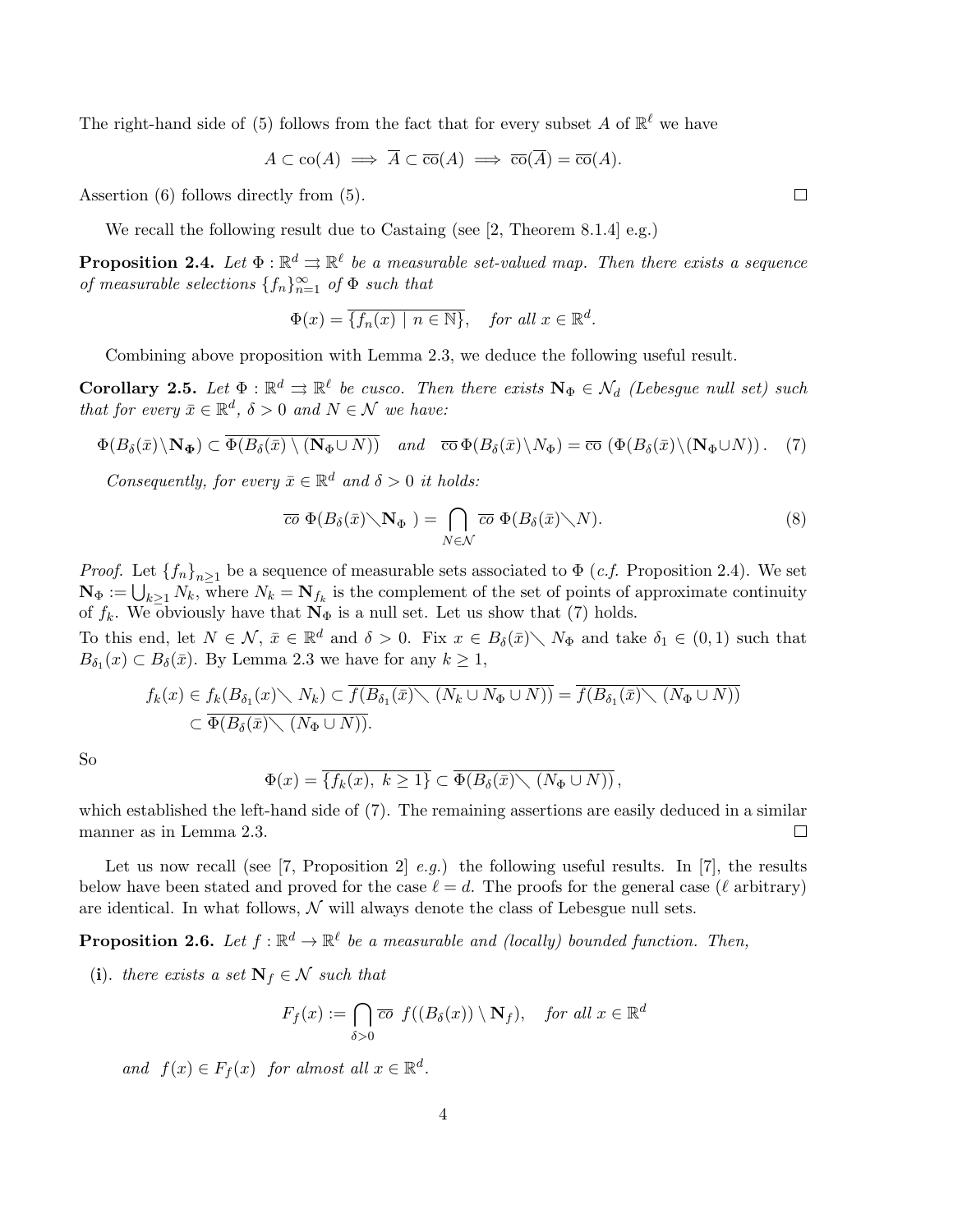- (ii).  $F_f$  is the smallest cusco map  $\Phi$  such that  $f(x) \in \Phi(x)$ , for almost all  $x \in \mathbb{R}^d$ .
- (iii).  $F_f$  is single-valued if and only if there exists a continuous function g which coincides almost everywhere with f. In this case,  $F_f(x) = \{g(x)\}\$  for almost all  $x \in \mathbb{R}^d$ .
- (iv). there exists a (necessarily measurable) function  $\bar{f}$  which is equal almost everywhere to f and such that

$$
F_f(x) := \bigcap_{\delta > 0} \overline{co} \ \bar{f}(B_\delta(x)), \quad \text{for all } x \in \mathbb{R}^d.
$$

(v). if a function  $\tilde{f}$  coincides with f for almost all  $x \in \mathbb{R}^d$ , then

$$
F_f(x) = F_{\tilde{f}}(x)
$$
, for all  $x \in \mathbb{R}^d$ .

(*vi*). for all  $x \in \mathbb{R}^d$ 

$$
F(x) = \bigcap_{\widetilde{f}=fa.e.} \bigcap_{\delta>0} \overline{\mathrm{co}} \,\widetilde{f}(B_{\delta}(x)),
$$

where the first intersection is taken over all functions  $\tilde{f}$  equal to f almost everywhere.

## 3 Cusco maps and Filippov representability

Before we proceed, we shall need the following classical result, whose proof is provided for completeness. According to the terminology of Kirk [20], the result asserts the existence, for every Euclidean space, of a countable partition that splits the family of open sets. For alternative proofs, or proofs of similar statements see [25], [12], [11].

**Lemma 3.1** (Splitting partition). There exists a partition  $\{A_n\}_{n=1}^{\infty}$  of  $\mathbb{R}^d$ , such that for every  $n \in \mathbb{N}$  the set  $A_n$  has a positive measure in every open subset of  $\mathbb{R}^d$ .

*Proof.* Consider the countable family  $\mathcal{U}_1, \mathcal{U}_2, \ldots$  of open balls with rational centers and rational radii in  $\mathbb{R}^d$ . Let

$$
b:\mathbb{N}\times\mathbb{N}\to\mathbb{N}
$$

be a bijection such that  $b(1, 1) = 1$ .

Using that each nonempty open set contains a closed nowhere dense set with positive measure (e.g. a Smith–Volterra–Cantor set, also called "fat" Cantor set), we can choose  $T_1 \subset \mathcal{U}_1$  to be a nowhere dense closed set with positive measure. Then, we construct a sequence  $\{T_m\}_{m=2}^{\infty}$  of disjoint closed nowhere dense sets with positive measure such that

if 
$$
m = b(k, j)
$$
, then  $T_m \subset \mathcal{U}_k \setminus \cup_{l < m} T_l$ . (9)

This can be done since the set  $\mathcal{U}_k \setminus \bigcup_{l \leq m} T_l$  is open.

We now set

## $A_n := \bigcup_{n=1}^{\infty}$  $_{k=1}$  $T_{b(k,n)},\;n\geq 2$

and

$$
A_1 := \mathbb{R}^d \setminus \bigcup_{n=2}^{\infty} A_n.
$$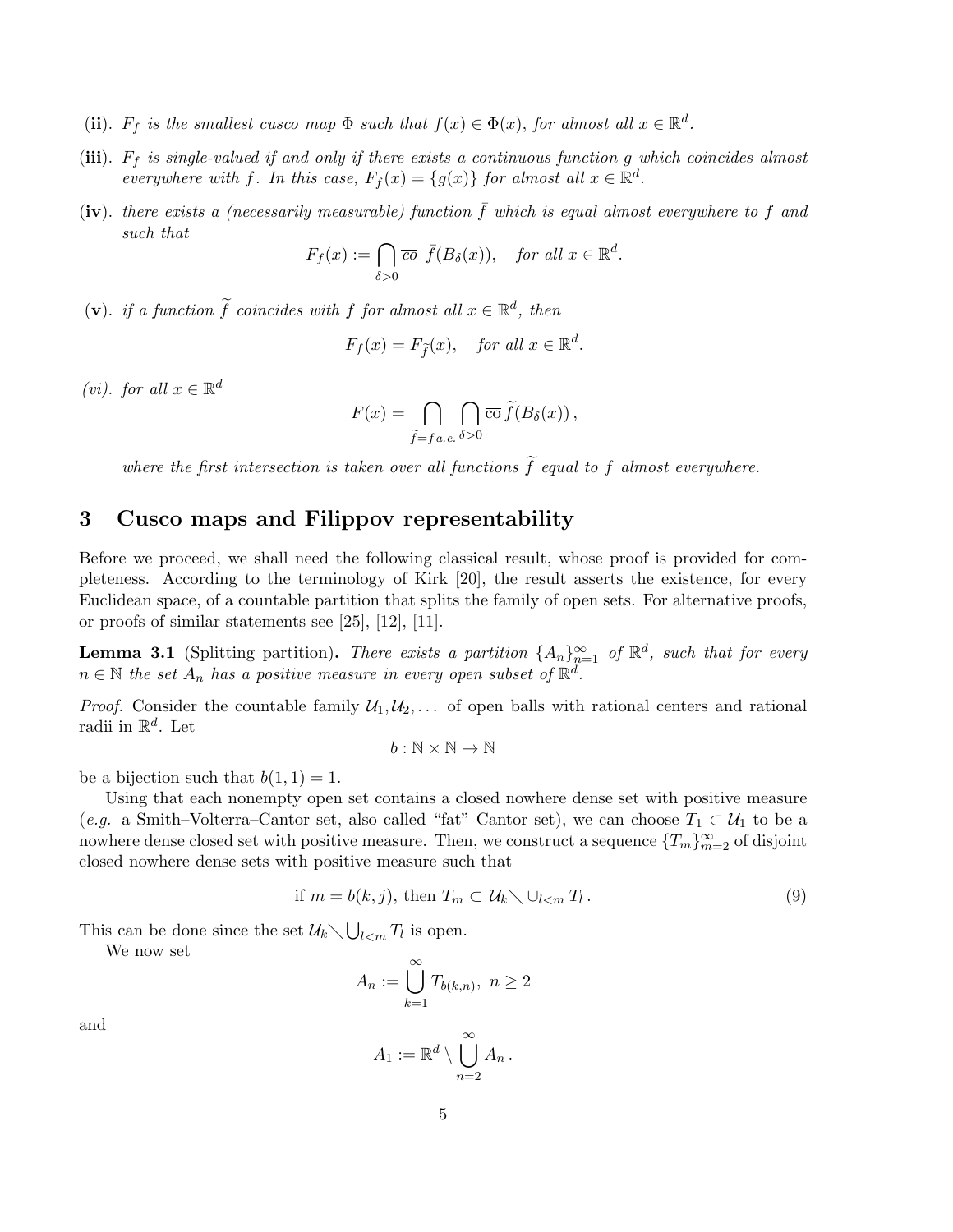It is clear that  $\{A_n\}_{n=1}^{\infty}$  are measurable and disjoint. Moreover, if O be a nonempty open set, then there exists k such that  $\mathcal{U}_k \subset O$ . Using (9), we obtain that

$$
A_n \cap O \supset A_n \cap U_k \supset T_{b(k,n)}, n \ge 2
$$

and

$$
A_1 \cap O \supset (\mathbb{R}^d \setminus \bigcup_{n=2}^{\infty} A_n) \bigcap \mathcal{U}_k \supset T_{b(k,1)}.
$$

Hence,  $\mathcal{L}(A_n \cap O) \geq \mathcal{L}(T_{b(k,n)}) > 0$  and  $\mathcal{L}(A_1 \cap O) \geq \mathcal{L}(T_{b(k,1)}) > 0$ . This completes the proof of the lemma.

 $\Box$ 

We are now ready to prove the following result.

**Theorem 3.2.** Let  $\Phi : \mathbb{R}^d \rightrightarrows \mathbb{R}^\ell$  be a cusco map. Then there exists a measurable function  $f : \mathbb{R}^d \to$  $\mathbb{R}^{\ell}$  such that  $\Phi$  is almost everywhere equal to  $F_f$  (the Filippov regularization of f), that is:

$$
\Phi(x) = F_f(x), \quad \text{for almost every } x \in \mathbb{R}^d.
$$

*Proof.* In view of Proposition 2.4, there exists a sequence of measurable selections  $\{f_n\}_{n=1}^{\infty}$  of  $\Phi$ such that

$$
\Phi(x) = \overline{\{f_n(x) \mid n \in \mathbb{N}\}}, \quad \text{for every } x \in \mathbb{R}^d.
$$

Let  $\{A_n\}_{n=1}^{\infty}$  be a splitting partition of  $\mathbb{R}^d$  given in Lemma 3.1. We define the measurable function  $f: \mathbb{R}^d \to \mathbb{R}^d$  as follows:

$$
f(x) := \sum_{n=1}^{\infty} f_n(x) \mathbf{1}_{A_n}(x),
$$

where  $\mathbf{1}_A$  denotes the characteristic function of the set A (equal to 1 if  $x \in A$  and to 0 if  $x \notin A$ ). Let

$$
F_f(x) := \bigcap_{N,\mathcal{L}(N)=0} \bigcap_{\delta>0} \overline{\mathrm{co}} \, f(B_\delta(x) \setminus N)
$$

be the Filippov regularization of f. Since  $\mathcal{L}(B_\delta(x) \cap A_n) > 0$  for all  $n \in \mathbb{N}$  and for all  $\delta > 0$ , we obtain that

$$
F_f(x) \supset \bigcap_{N,\,\mathcal{L}(N)=0} \bigcap_{\delta>0} \overline{\mathrm{co}} \, f((B_{\delta}(x) \cap A_n) \setminus N)
$$
  
= 
$$
\bigcap_{N,\,\mathcal{L}(N)=0} \bigcap_{\delta>0} \overline{\mathrm{co}} \, f_n((B_{\delta}(x) \cap A_n) \setminus N)
$$
 (10)

for all  $n \in \mathbb{N}, x \in \mathbb{R}^d$ .

The next step in the proof consists in showing that the last expression in (10) contains  $f_n(x)$ for almost all  $x \in \mathbb{R}^d$ . In order to do it, we will need the following assertion.

**Claim.** There exists a sequence of measurable sets  $\{K_m\}_{m=1}^{\infty}$  such that:

- 1.  $K_1 \subset K_2 \subset \ldots K_m \subset \ldots$
- 2.  $\mathbb{R}^d = \bigcup_{m=1}^{\infty} K_m \cup N_0$ , where  $\mathcal{L}(N_0) = 0$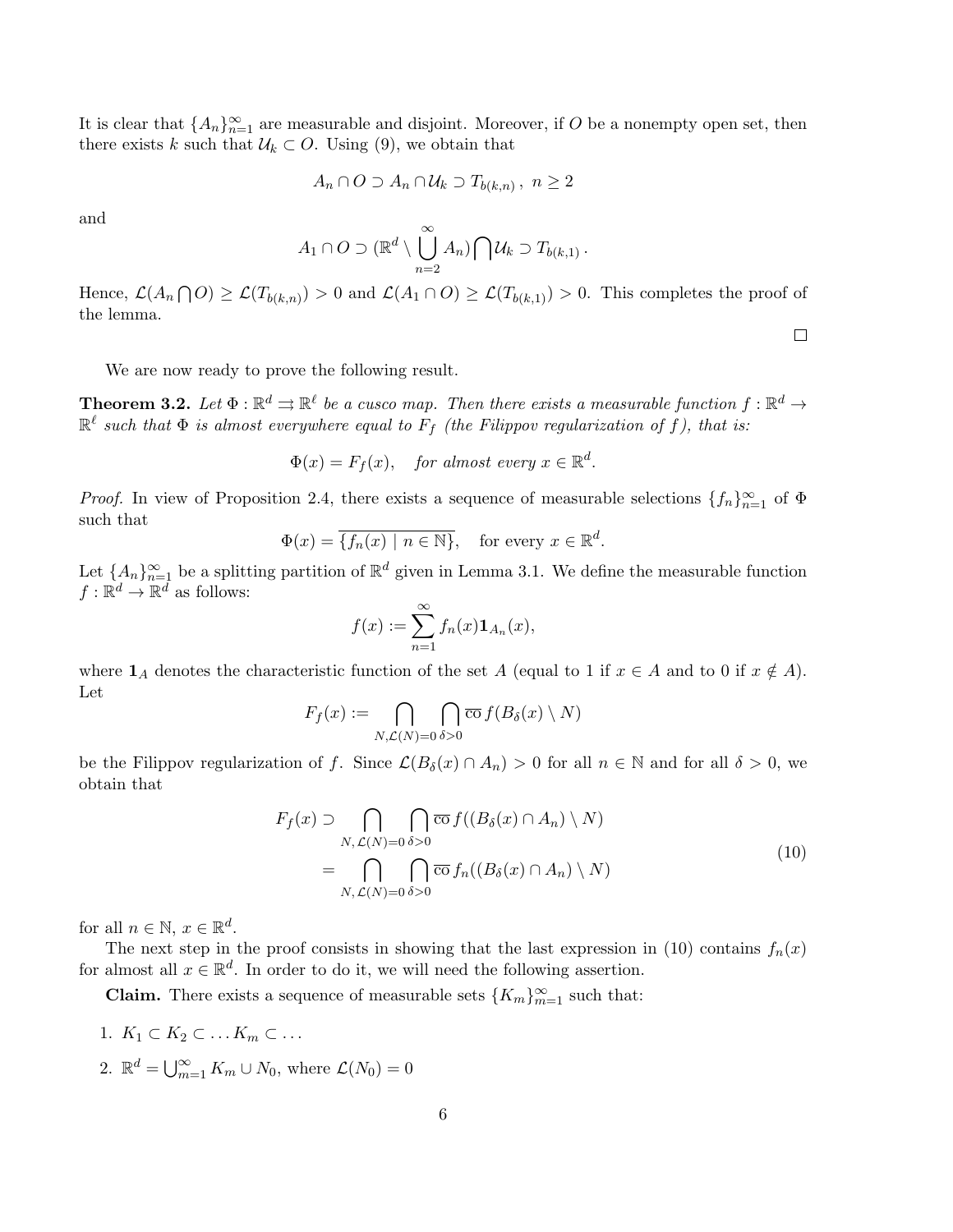3. the restrictions  $f_n|_{K_m}$  are continuous for all  $m, n \in \mathbb{N}$ .

We postpone the proof of the claim at the end of this proof. Assuming the above claim, we deduce from Lemma 3.1 that for all  $n \in \mathbb{N}$ ,  $x \in \mathbb{R}^d$  and  $\delta > 0$  it holds:

$$
0 < \mathcal{L}(B_{\delta}(x) \cap A_{n}) = \mathcal{L}(B_{\delta}(x) \cap A_{n} \cap (\mathbb{R}^{d} \setminus N_{0}))
$$
  
= 
$$
\mathcal{L}\left(B_{\delta}(x) \cap A_{n} \cap \bigcup_{m=1}^{\infty} K_{m}\right) = \mathcal{L}\left(\bigcup_{m=1}^{\infty} (B_{\delta}(x) \cap A_{n} \cap K_{m})\right)
$$
  
= 
$$
\lim_{m \to \infty} \mathcal{L}(B_{\delta}(x) \cap A_{n} \cap K_{m}),
$$

since  $K_m \subset K_{m+1}$  for all  $m \in \mathbb{N}$ . Therefore, for some  $m_0 \in \mathbb{N}$  sufficiently large we have

$$
\mathcal{L}(B_{\delta}(x) \cap A_n \cap K_m) > 0,
$$

for all  $n \in \mathbb{N}$ ,  $x \in \mathbb{R}^d$ ,  $\delta > 0$  and  $m \ge m_0$ .

Let us fix an arbitrary  $x \notin N_0$ . Then,  $x \in K_{m_1}$  for some  $m_1 \in \mathbb{N}$ . Let  $\bar{m} := \max(m_0, m_1)$ . Since  $x \in K_m$  for all  $m \geq m_1$ , we can continue (10) in the following way

$$
F_f(x) \supset \bigcap_{N,\mathcal{L}(N)=0} \bigcap_{\delta>0} \overline{\mathrm{co}} \, f_n(B_\delta(x) \cap A_n \cap K_{\bar{m}} \setminus N, t) \ni f_n(x) \, ,
$$

where the last inclusion is due to continuity of  $f_n|_{K_{\bar{m}}}.$ 

We have obtained that for all  $n \in \mathbb{N}$  and for all  $x \in \mathbb{R}^d \setminus N_0$ 

$$
F_f(x) \ni f_n(x) \, .
$$

Since the Filippov regularization  $F_f$  is closed-valued, we obtain

$$
F_f(x) \supset \Phi(x) \ni f(x)
$$
, for all  $x \in \mathbb{R}^d \setminus N_0$ .

We deduce from Proposition 2.6 (*ii*) that  $F_f(x) = \Phi(x)$  for almost every  $x \in \mathbb{R}^d$ .

It remains to prove the claim about the existence of the sequence of sets  $\{K_m\}_{m=1}^{\infty}$ . Since the functions  $f_n$  are measurable, due to Lusin's theorem, for every  $m, n \in \mathbb{N}$  we can find a set  $K_{n,m} \subset \mathbb{R}^d$  such that  $f_n|_{K_{n,m}}$  is continuous and

$$
\mathcal{L}(\mathbb{R}^d\setminus K_{n,m})<\frac{1}{2^{n+m}}.
$$

Let us set  $K'_m := \bigcap_{n=1}^{\infty} K_{n,m}$ . We have that the restrictions  $f_n|_{K'_m}$  are continuous for all  $m, n \in \mathbb{N}$  and

$$
\mathcal{L}(\mathbb{R}^d\setminus K'_m)=\mathcal{L}\left(\bigcup_{n=1}^{\infty}(\mathbb{R}^d\setminus K_{n,m})\right)\leq \sum_{n=1}^{\infty}\mathcal{L}(\mathbb{R}^d\setminus K_{n,m})<\sum_{n=1}^{\infty}\frac{1}{2^{n+m}}=\frac{1}{2^m}.
$$

The inclusions  $K_1 \subset K_2 \subset \ldots K_m \subset \ldots$  are obtained by taking

$$
K_m := \bigcap_{l \geq m} K'_l, \ m = 1, 2, \dots.
$$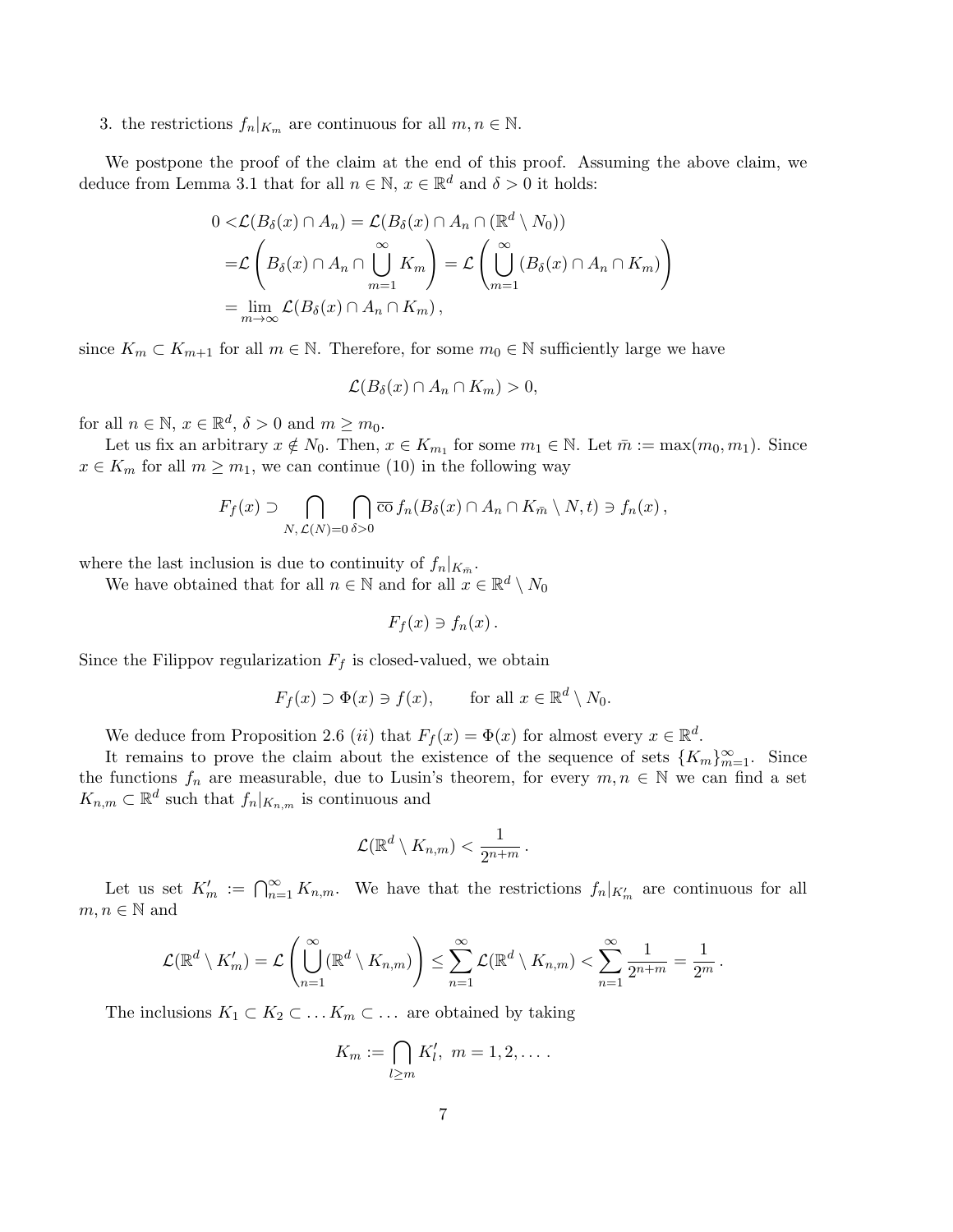We have that

$$
\mathcal{L}(\mathbb{R}^d \setminus K_m) = \mathcal{L}\left(\bigcup_{l=m}^{\infty} (\mathbb{R}^d \setminus K_l')\right) \leq \sum_{l=m}^{\infty} \mathcal{L}(\mathbb{R}^d \setminus K_l') < \sum_{l=m}^{\infty} \frac{1}{2^l} = \frac{1}{2^{m-1}}.
$$

Let us set  $N_0 := \mathbb{R}^d \setminus \bigcup_{m=1}^{\infty} K_m$ . Since  $\mathbb{R}^d \setminus K_{m+1} \subset \mathbb{R}^d \setminus K_m$ , we obtain that

$$
\mathcal{L}(N_0) = \mathcal{L}\left(\bigcap_{m=1}^{\infty} (\mathbb{R}^d \setminus K_m)\right) = \lim_{m \to \infty} \frac{1}{2^{m-1}} = 0.
$$

The proof is complete.

We also obtain the following

**Proposition 3.3.** Let  $\Phi : \mathbb{R}^d \rightrightarrows \mathbb{R}^\ell$  be a cusco map. Then, there exists a measurable selection  $f: \mathbb{R}^d \to \mathbb{R}^\ell$  of  $\Phi$  (that is,  $f(x) \in \Phi(x)$  for all  $x \in \mathbb{R}^d$ ), such that

(i).  $\Phi$  is equal almost everywhere to the Filippov regularization of f, that is,

 $\Phi(x) = F_f(x)$ , for almost all  $x \in \mathbb{R}^d$ .

(ii). there exists some  $\hat{f} : \mathbb{R}^d \to \mathbb{R}^\ell$  such that  $\Phi$  is equal almost everywhere to the Krasovskii regularization of  $\hat{f}$ , that is,

$$
\Phi(x) = K_{\hat{f}}(x), \quad \text{ for almost all } x \in \mathbb{R}^d.
$$

(iii).  $\Phi$  is equal almost everywhere to the intersection of all Filippov regularizations defined by functions  $\hat{f}$  which are equal to  $\hat{f}$  almost everywhere, that is,

$$
\Phi(x) = \bigcap_{\widetilde{f} = fa.e.} F_{\widetilde{f}}(x), \quad \text{for almost all } x \in \mathbb{R}^d.
$$

*Proof.* Using Theorem 3.2, we obtain a measurable function  $\bar{f}: \mathbb{R}^d \to \mathbb{R}^\ell$  such that  $\Phi$  is equal almost everywhere to the Filippov regularization  $F_f$  of  $\bar{f}$ , that is,

$$
\Phi(x) = \bigcap_{N,\mathcal{L}(N)=0} \bigcap_{\delta>0} \overline{\text{co }} \overline{f}(B_{\delta}(x) \setminus N), \text{ for almost every } x \in \mathbb{R}^d.
$$

Due to Proposition 2.6 *(iv)* there exists a function  $\hat{f} : \mathbb{R}^d \to \mathbb{R}^\ell$  such that for all  $x \in \mathbb{R}^d$ 

$$
\Phi(x) := \bigcap_{\delta > 0} \overline{\mathrm{co}} \, \hat{f}(B_{\delta}(x)) \ .
$$

Clearly at every point  $x \in \mathbb{R}^d \setminus \mathbf{\hat{N}}_f$  of approximate continuity of  $\hat{f}$  we have that  $\hat{f}(x) \in \Phi(x)$ . So setting  $f(x) = \hat{f}(x)$ , whenever  $x \in \mathbb{R}^d \setminus \mathbb{N}_{\hat{f}}$  and taking  $f(x)$  to be any element of  $\Phi(x)$  if  $x \in \mathbb{N}_{\hat{f}}$ , we obtain both claims (i) and (ii).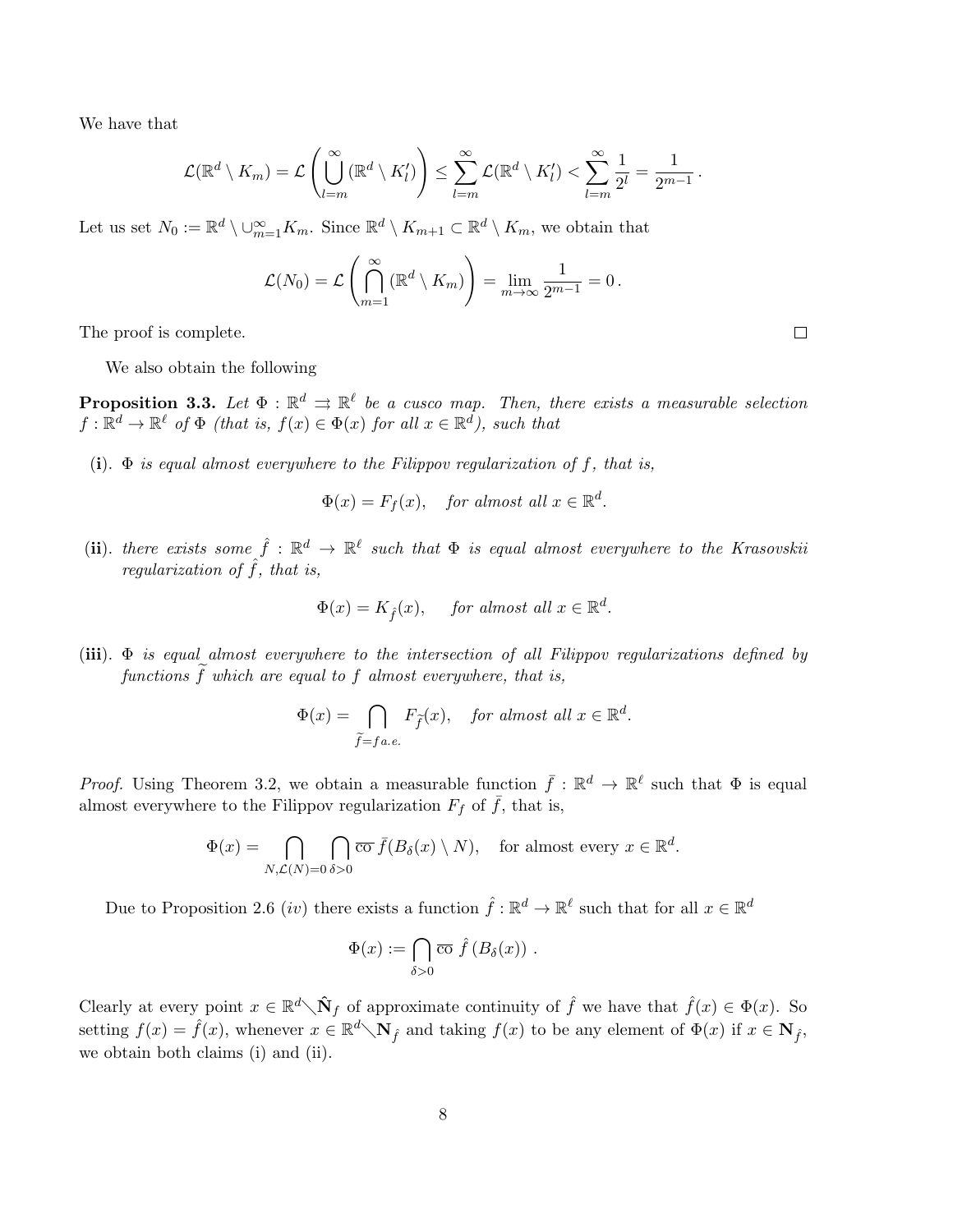In order to establish  $(iii)$ , we use  $(i)$  to obtain that for all  $x \in \mathbb{R}^d \setminus \mathbb{N}_{\hat{f}}$ 

$$
\Phi(x) = \bigcap_{\delta > 0} \overline{\mathrm{co}} \, f \left( B_{\delta}(x) \right) \supset \bigcap_{\widetilde{f} = f \text{a.e.}} \bigcap_{\delta > 0} \overline{\mathrm{co}} \, \widetilde{f} \left( B_{\delta}(x) \right) \, .
$$

At the same time we also have:

$$
\bigcap_{\widetilde{f}=f\text{a.e.}}\bigcap_{\delta>0}\overline{\mathrm{co}}\,f(B_{\delta}(x))\supset \bigcap_{\widetilde{f}=f\text{a.e.}}\bigcap_{N,\mathcal{L}(N)=0}\bigcap_{\delta>0}\overline{\mathrm{co}}\,\widetilde{f}(B_{\delta}(x)\setminus N).
$$

The right-hand side is  $\bigcap_{\widetilde{f}=f\text{a.e.}} F_{\widetilde{f}}(x)$ , which by Proposition 2.6  $(vi)$  is equal to  $F_f(x)$ , for all  $x \in \mathbb{R}^d$ . The proof is complete.

Remark 3.4. Notice that (completely) different functions may give rise to the same Filippov regularization: Indeed, let  $A \subset \mathbb{R}$  be a splitting set, that is, A and  $\mathbb{R} \setminus A$  have positive measure on every nontrivial interval. Then both  $f(x) := \mathbf{1}_A(x)$  and  $\tilde{f}(x) := \mathbf{1}_{\mathbb{R}\setminus A}(x)$  satisfy  $F_f(x) = F_{\tilde{f}}(x)$ [0, 1] and at the same time  $f(x) \neq \tilde{f}(x)$  for all  $x \in \mathbb{R}$ .

**Definition 3.5** (The map  $m(\Phi)$ ). Let  $\Phi : \mathbb{R}^d \implies \mathbb{R}^\ell$  be a cusco map. We define the following "minimal" map:

$$
m(\Phi)(x) := \bigcap_{N \in \mathcal{N}} \bigcap_{\delta > 0} \overline{\text{co}} \ \Phi(B_{\delta}(x) \setminus N), \quad \text{for all } x \in \mathbb{R}^d. \tag{11}
$$

Thanks to Corollary 2.5, we have also

$$
m(\Phi)(x) = \bigcap_{\delta > 0} \overline{\text{co}} \ \Phi(B_{\delta}(x) \diagdown \mathbf{N}_{\Phi} \ ). \tag{12}
$$

**Proposition 3.6.** Let  $\Phi : \mathbb{R}^d \rightrightarrows \mathbb{R}^\ell$  be a cusco map. Then the map  $m(\Phi)$  is cusco and satisfies

$$
m(\Phi)(\bar{x}) \subset \bigcap_{\delta > 0} \overline{co} \ \Phi(B_{\delta}(x)) \subset \Phi(\bar{x}), \quad \text{for all } \bar{x} \in \mathbb{R}^d \tag{13}
$$

$$
m(\Phi)(\bar{x}) = \Phi(\bar{x}), \quad \text{for almost all } \bar{x} \in \mathbb{R}^d. \tag{14}
$$

*Proof.* Fix  $N \in \mathcal{N}$ ,  $x \in \mathbb{R}^d$  and set

$$
G_N(x) := \bigcap_{\delta > 0} \overline{\mathrm{co}} \, \Phi(B_\delta(x) \backslash N).
$$

Being a decreasing intersection of nonempty compact convex sets,  $G_N(x)$  is itself a nonempty compact convex set. Notice that the family  $G_N(x)_{N\in\mathcal{N}}$  has the finite intersection property. It follows from (11) that the map  $m(\Phi)$  has nonempty convex compact values, while from its definition it follows easily that it is also upper semicontinuous, that is,  $m(\Phi)$  is cusco.

We now fix  $\varepsilon > 0$  and  $\bar{x} \in \mathbb{R}^d$ . Since  $\Phi$  is upper semicontinuous there exists  $\delta > 0$  such that

$$
\forall x \in B_{\delta}(\bar{x}), \, \Phi(x) \in \Phi(\bar{x}) + \varepsilon B.
$$

So  $\Phi(B_\delta(\bar{x})) \subset \Phi(\bar{x}) + \varepsilon B$  and  $\overline{\text{co}} \Phi(B_\delta(\bar{x})) \subset \Phi(\bar{x}) + 2\varepsilon B$  because  $\Phi(\bar{x})$  is convex closed. Therefore

$$
\bigcap_{\delta>0}\overline{\mathrm{co}}\,\Phi(B_\delta(\bar{x}))\subset\Phi(\bar{x})+2\varepsilon B.
$$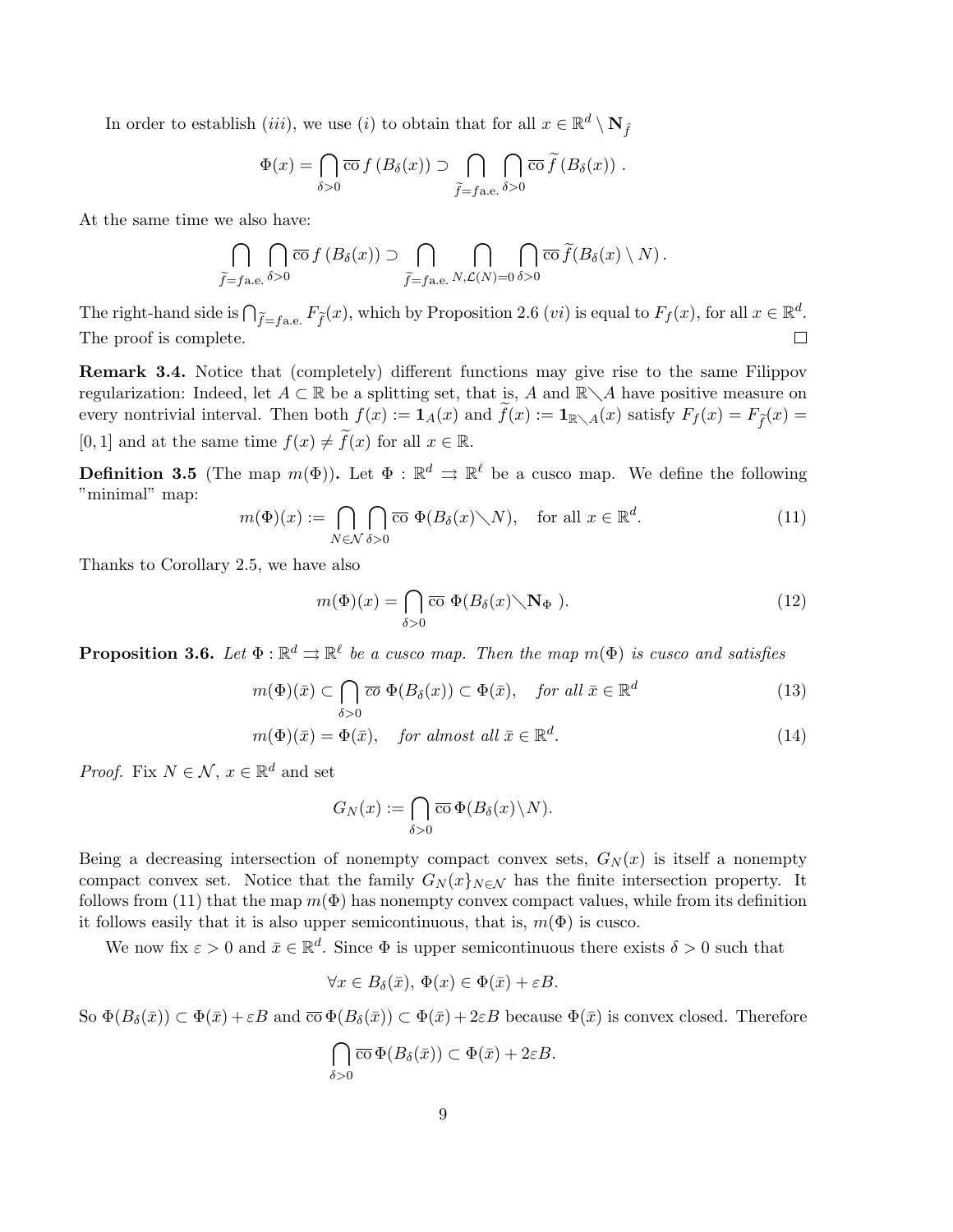Taking the intersection over all  $\varepsilon > 0$  we get

$$
\bigcap_{\delta>0}\overline{\mathrm{co}}\,\Phi(B_\delta(\bar x))\subset \bigcap_{\varepsilon>0}(\Phi(\bar x)+2\varepsilon B)=\Phi(\bar x).
$$

This proves (13). Let us prove (14). In view of Corollary 2.5 we get from (13)

$$
\forall \bar{x} \in \mathbb{R}^d, \ m(\Phi)(\bar{x}) = \bigcap_{\delta > 0} \overline{\text{co}} \ \Phi(B_{\delta}(x) \setminus N_{\Phi}) \subset \Phi(\bar{x}).\tag{15}
$$

If  $\bar{x} \notin N_{\Phi}$  then

$$
\Phi(\bar{x}) \subset \bigcap_{\delta > 0} \Phi(B_{\delta}(x) \setminus N_{\Phi}) \subset m(\Phi)(\bar{x}).
$$

Consequently in view of (15) we obtain (14) for any  $\bar{x} \notin N_{\Phi}$ .

## 4 Characterization of Filippov representable maps

Let  $\hat{\mathcal{C}}(\mathbb{R}^d,\mathbb{R}^\ell)$  be the set of all cusco maps  $\Phi : \mathbb{R}^d \rightrightarrows \mathbb{R}^\ell$ . We now define on  $\hat{\mathcal{C}}(\mathbb{R}^d,\mathbb{R}^\ell)$  the equivalence relation

$$
\Phi_1 \sim \Phi_2 \iff \Phi_1(x) = \Phi_2(x)
$$
 for almost all  $x \in \mathbb{R}^d$ 

and the associated quotient set

$$
\hat{\mathcal{C}}(\mathbb{R}^d, \mathbb{R}^\ell)/_\sim := \{ [\Phi], \ \Phi \in \hat{\mathcal{C}}(\mathbb{R}^d, \mathbb{R}^\ell) \ \}
$$

where

$$
[\Phi] := \{ \Psi \in \hat{\mathcal{C}}(\mathbb{R}^d, \mathbb{R}^\ell), \, \Phi \sim \Psi \; \}.
$$

We also define an order on  $\hat{\mathcal{C}}(\mathbb{R}^d, \mathbb{R}^\ell)$  by

$$
\Phi_1 \preceq \Phi_2 \iff \Phi_1(x) \subseteq \Phi_2(x), \text{ for all } x \in \mathbb{R}^d. \tag{16}
$$

**Lemma 4.1** (Equivalent elements in  $\hat{\mathcal{C}}(\mathbb{R}^d, \mathbb{R}^\ell)$ ). For all  $\Phi_1, \Phi_2 \in \hat{\mathcal{C}}(\mathbb{R}^d, \mathbb{R}^\ell)$  we have:

$$
\Phi_1 \sim \Phi_2 \quad \Longleftrightarrow \quad m(\Phi_1) = m(\Phi_2).
$$

*Proof.* Let  $N \in \mathcal{N}$  be such that  $\Phi_1(x) = \Phi_2(x)$  for all  $x \in \mathbb{R}^d \setminus N$ . Fix  $\bar{x} \in \mathbb{R}^d$ . In view of Corollary 2.5, we deduce that for every  $\delta > 0$ 

$$
\overline{\mathrm{co}} \,\Phi_1(B_\delta(\bar{x}) \setminus N_{\Phi_1}) = \overline{\mathrm{co}} \,\Phi_1(B_\delta(\bar{x}) \setminus (\mathbf{N}_{\Phi_1} \cup \mathbf{N}_{\Phi_2} \cup N)
$$
\n
$$
= \overline{\mathrm{co}} \,\Phi_2(B_\delta(\bar{x}) \setminus (\mathbf{N}_{\Phi_1} \cup \mathbf{N}_{\Phi_2} \cup N)) = \overline{\mathrm{co}} \,\Phi_2(B_\delta(\bar{x}) \setminus \mathbf{N}_{\Phi_2})
$$

because  $\Phi_1 = \Phi_2$  on the complement of N. By taking intersection over all  $\delta > 0$  we obtain

$$
m(\Phi_1)(\bar{x}) = \bigcap_{\delta > 0} \overline{\mathrm{co}} \, \Phi_1(B_\delta(\bar{x}) \setminus N_{\Phi_1}) = \bigcap_{\delta > 0} \overline{\mathrm{co}} \, \Phi_2(B_\delta(\bar{x}) \setminus N_{\Phi_2}) = m(\Phi_2)(\bar{x}).
$$

The proof is complete.

**Corollary 4.2** (minimality of  $m(\Phi)$ ). Let  $\Phi \in \widehat{C}(\mathbb{R}^d, \mathbb{R}^{\ell})$ . Then  $m(\Phi) \in [\Phi]$  and  $m(\Phi)$  is the minimum element in [ $\Phi$ ] for the order  $\preceq$  defined in (16).

 $\Box$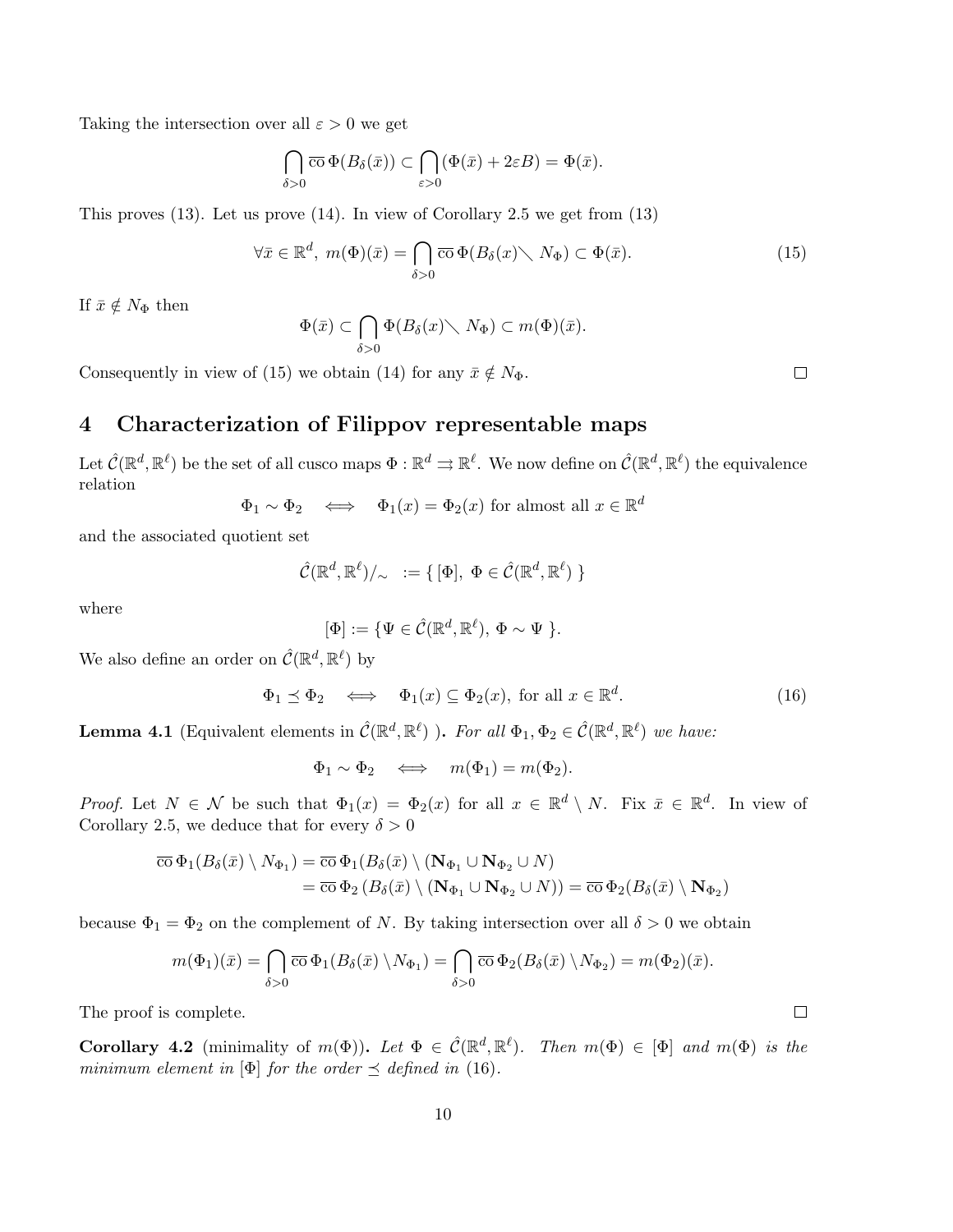The fact that every cusco map  $\Phi$  is equivalent to  $m(\Phi)$  and that the latter is the minimum element of  $[\Phi]$  under set-inclusion, has an interesting consequence, see  $(17)$  in the following remark.

**Remark 4.3.** For every cusco map  $\Phi : \mathbb{R}^d \rightrightarrows \mathbb{R}^\ell$  we have:

$$
m(\Phi)(x) = \bigcap_{\Phi' \sim \Phi} \Phi'(x), \quad \text{for all } x \in \mathbb{R}^d.
$$

This yields the following relation (which is not completely obvious at a first glance):

$$
\Phi(x) = \bigcap_{\Phi' \sim \Phi} \Phi'(x), \quad \text{for a.e. } x \in \mathbb{R}^d. \tag{17}
$$

We are now ready to establish our main result

**Theorem 4.4** (Characterization of Filippov representable maps). Let  $\Phi : \mathbb{R}^d \Rightarrow \mathbb{R}^\ell$  be a cusco map. Then  $\Phi$  is Filippov representable if and only if  $\Phi = m(\Phi)$  (that is,  $\Phi$  is the  $\preceq$ -minimal element in its equivalent class).

*Proof.* Let  $\Phi : \mathbb{R}^d \rightrightarrows \mathbb{R}^\ell$  be a Filippov representable cusco map. Then

$$
\Phi(x) = F_f(x) = \bigcap_{\delta > 0} \overline{\text{co}} \ f(B_\delta(x)) \setminus \mathbf{N}_f), \quad \text{for all } x \in \mathbb{R}^d,
$$

where  $f: \mathbb{R}^d \longrightarrow \mathbb{R}^\ell$  is some (bounded) measurable function. By Lemma 2.3 we deduce that

$$
f(x) \in \Phi(x), \ \forall x \in \mathbb{R}^d \backslash N_f.
$$

This together with (12) and Lemma 2.3 yields that for any  $x \in \mathbb{R}^d$ 

$$
\Phi(x) = \bigcap_{\delta > 0} \overline{\mathrm{co}} \ f(B_{\delta}(x) \setminus (\mathbf{N}_f \cup \mathbf{N}_\Phi)) \subset \bigcap_{\delta > 0} \overline{\mathrm{co}} \ \Phi(B_{\delta}(x) \setminus (\mathbf{N}_f \cup \mathbf{N}_\Phi)).
$$

In view of Corollary 2.5, we get

$$
\bigcap_{\delta>0}\; \overline{\mathrm{co}}\;\; \Phi(B_\delta(x)\setminus ({\mathbf{N}}_f\cup{\mathbf{N}}_\Phi))=\bigcap_{\delta>0}\; \overline{\mathrm{co}}\;\; \Phi(B_\delta(x)\setminus ({\mathbf{N}}_\Phi))
$$

which is equal to  $m(\Phi)(x)$  by (12). This yields  $\Phi = m(\Phi)$ .

To prove the opposite direction, note that by Theorem 3.2 every cusco map  $\Phi$  is equivalent to a Filippov regularization  $F_f$ , and consequently,  $F_f = m(F_f) = m(\Phi)$ .  $\Box$ 

The following corollary follows directly.

**Corollary 4.5.** The following assertions are equivalent for every cusco map  $\Phi : \mathbb{R}^d \rightrightarrows \mathbb{R}^\ell$ .

- (i).  $\Phi$  is a Filippov representable map;
- (ii).  $\Phi = m(\Phi)$ ;
- (iii). for every  $\bar{x} \in \mathbb{R}^d$  and  $N \in \mathcal{N}$  we have:

$$
\overline{\mathrm{co}}\,\left(\limsup_{x \notin N} \Phi(x)\right) = \Phi(\bar{x})\,.
$$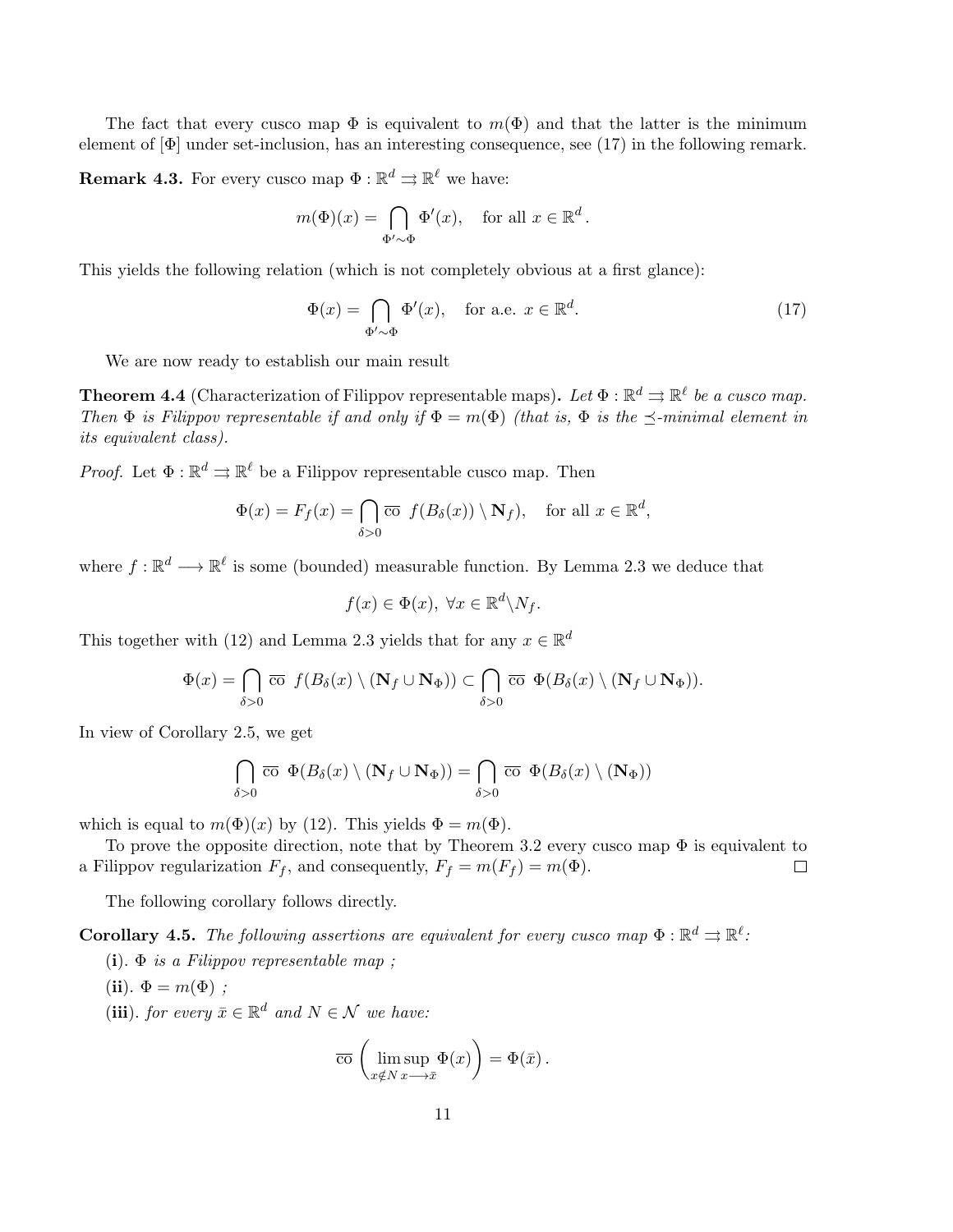Whenever  $\Phi$  is cusco, the left-hand side of (iii) above is always contained in  $\Phi(\bar{x})$ . According to (ii) above, it is very easy to obtain explicit examples of cusco maps that are not Filippov representable. Indeed, take any measurable function f, consider its Filippov regularization  $F_f$  and modify it at some point  $\bar{x}$  (or at all points of a discrete set) to get an equivalent cusco map  $\Phi$  different from  $F_f$ . Indeed, it is sufficient to replace  $F_f(\bar{x})$  by any convex compact strict superset  $\Phi(\bar{x}) \supset F_f(\bar{x})$ . Then  $\Phi$  is not Filippov representable, since  $\Phi \neq F_f = m(F_f) = m(\Phi)$ , see forthcoming examples.

**Example 4.6. (i).** We deduce easily that the following cusco maps, based on a one-point modification of the minimal map  $F_f(x) = \{0\}$ , for all  $x \in \mathbb{R}$  (trivial regularization of the constant function  $f \equiv 0$ , cannot be obtained as Filippov regularizations:

$$
\Phi_1(x) = \begin{cases} [0,1], & \text{if } x = 0 \\ \{0\}, & \text{if } x \neq 0 \end{cases} \quad \text{and} \quad \Phi_2(x) = \begin{cases} [-1,1], & \text{if } x = 0 \\ \{0\}, & \text{if } x \neq 0. \end{cases}
$$

It is worth noting that  $\Phi_2$  cannot even be a Krasovskii regularization of a function, while  $\Phi_1 = K_g$ , where  $q(x) = 0$ , for  $x \neq 0$  and  $q(0) = 1$ .

(ii). A slightly more elaborated example of a function that can neither be obtained as Filippov nor as Krasovskii regularization is the following:

$$
\Phi_3(x) = \begin{cases}\n[-\frac{1}{m}, \frac{1}{m}], & \text{if } x = p/m \in \mathbb{Q} \setminus \{0\} \\
\{0\}, & \text{if } x \notin \mathbb{Q} \setminus \{0\}.\n\end{cases}
$$

where every nonzero rational number is given its irreducible form  $p/m$ , where p, m are relatively prime integers.

(iii). Let us define the following measurable function:

$$
f(x) = \begin{cases} \frac{1}{m}, & \text{if } x = p/m \in \mathbb{Q} \setminus \{0\} \\ \{0\}, & \text{if } x \notin \mathbb{Q} \setminus \{0\}. \end{cases}
$$

Then for every  $x \in \mathbb{R}$  we have:  $F_f(x) = \{0\}$  and  $K_f(x) = [0, f(x)]$ . In particular  $F_f \sim K_f$  and consequently, the cusco map  $\Phi = K_f$  cannot be represented as a Filippov regularization.

### 5 Characterization of Clarke subdifferentials

In this section we deal with the problem of determining whether a cusco map  $\Phi \in \hat{\mathcal{C}}(\mathbb{R}^d, \mathbb{R}^d)$  is the Clarke subdifferential of some locally Lipschitz function  $\varphi : \mathbb{R}^d \longrightarrow \mathbb{R}$ . A full characterization of such maps has been given in [4] and relevant results had been previously established in [5]. We shall complement the results of [4] by establishing, via our approach, another elegant characterization of Clarke subdifferentials. Our method is based on the characterization of Filippov representability (for the case  $\ell = d$ ) together with a nonsmooth Poincaré condition. This latter has been recently stated and used independently in [18] and [10] for a different purpose (namely, to identify the free space of a finite-dimensional Euclidean space). Before we proceed, let us recall the relevant statement.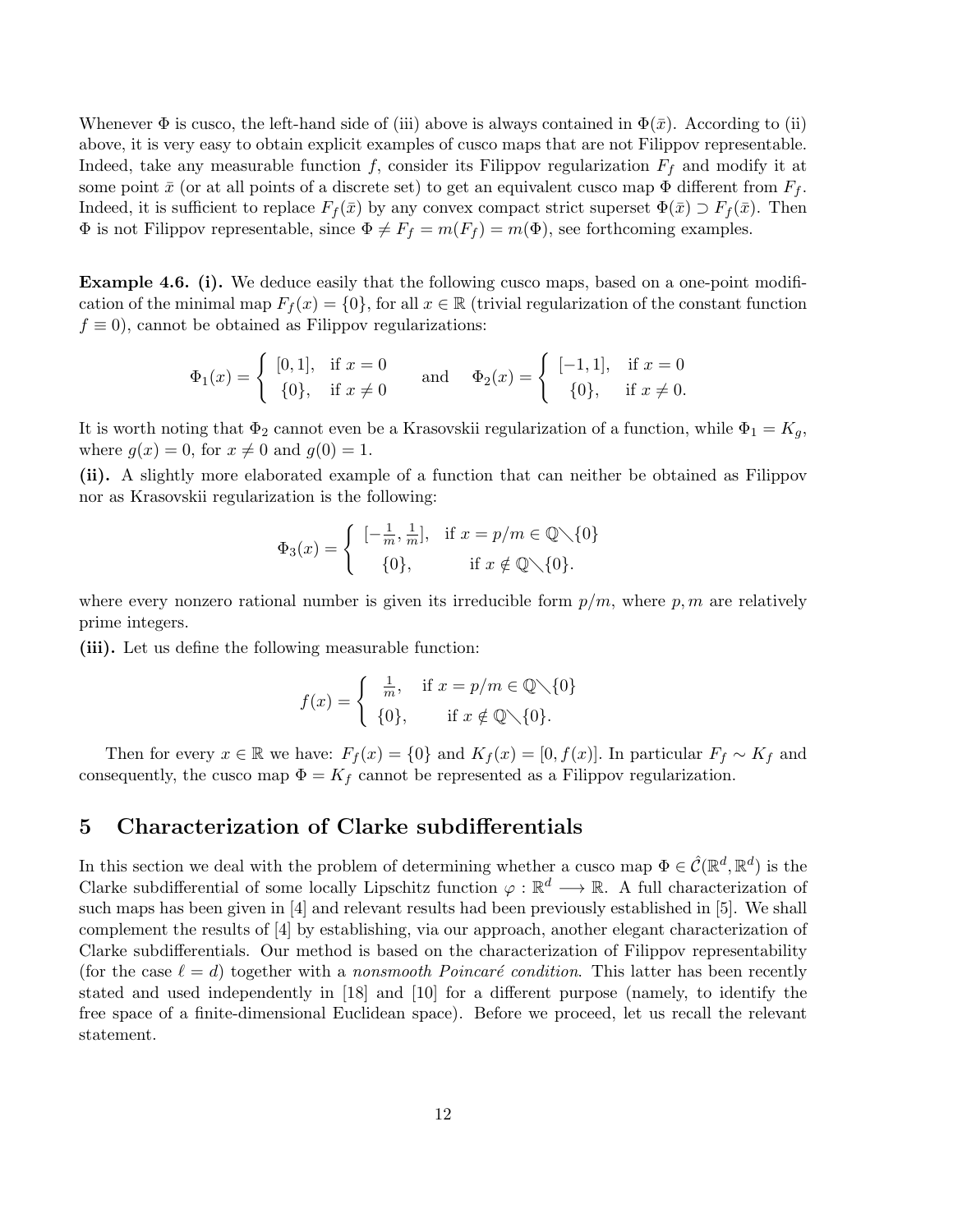**Theorem 5.1** (nonsmooth Poincaré condition (Proposition 3.2(ii) in [10])). Let  $\mathcal{U} \neq \emptyset$  be an open convex subset of  $\mathbb{R}^d$ . An essentially (locally) bounded measurable function  $f: \mathcal{U} \longrightarrow \mathbb{R}^d$  is equal almost everywhere to the derivative of a (locally) Lipschitz function  $\varphi : \mathcal{U} \longrightarrow \mathbb{R}$  if and only if

$$
\partial_i f_j = \partial_j f_i \text{ for all } i, j \in \{1, \dots, d\},\tag{18}
$$

where  $\partial_i f_j$  denotes the partial derivative (in the sense of distributions) of the j-th component of f with respect to  $x_i$ . That is, if  $\mathcal{C}_0^{\infty}(\mathcal{U})$  is the space of compactly supported  $\mathcal{C}^{\infty}$ -functions on  $\mathcal{U}$  (test functions), then (18) becomes:

$$
\int_{\mathcal{U}} f_j(x) \frac{\partial \psi}{\partial x_i}(x) dx = \int_{\mathcal{U}} f_i(x) \frac{\partial \psi}{\partial x_j}(x) dx, \text{ for every } \psi \in C_0^{\infty}(\mathcal{U}).
$$

We now give an elegant characterization of Clarke subdifferentials in the spirit of this work.

**Theorem 5.2** (Characterization of Clarke subdifferentials). Let  $\Phi : \mathbb{R}^d \rightrightarrows \mathbb{R}^d$  be a cusco map. The following are equivalent:

(i).  $\Phi = \partial \varphi$  for some locally Lipschitz function  $\varphi : \mathbb{R}^d \longrightarrow \mathbb{R}$ ;

(ii).  $\Phi = F_f$  for some measurable selection f of  $\Phi$  that satisfies (18).

*Proof.* (i)  $\implies$  (ii). Assume that  $\Phi = \partial \varphi$  for a locally Lipschitz function  $\varphi : \mathbb{R}^d \longrightarrow \mathbb{R}$ . Then by Rademacher's theorem, there exists  $N_{\varphi} \in \mathcal{N}$  such that the derivative  $\nabla \varphi(x)$  exists for all  $x \in \mathbb{R}^d \setminus N_\varphi$ . For  $x \in N_\varphi$ , pick  $s(x) \in \partial \varphi(x)$  and set

$$
f(x) = \begin{cases} \nabla \varphi(x), & \text{if } x \in \mathbb{R}^d \setminus N_\varphi \\ \ns(x), & \text{if } x \in N_\varphi. \n\end{cases}
$$

Then  $f: \mathbb{R}^d \longrightarrow \mathbb{R}^d$  is a measurable selection of  $\partial \varphi$  and (being a.e. equal to a gradient) it satisfies  $(18)$ , see [10, Proposition 3.1 (ii)]. Moreover,

$$
F_f(x) := \bigcap_{\delta > 0} \overline{\text{co}} \ f(B_\delta(x) \setminus N_\varphi) = \bigcap_{\delta > 0} \overline{\text{co}} \ \{\nabla \varphi(x') : x' \in B_\delta(x) \setminus N_\varphi\} \,. \tag{19}
$$

Since  $\varphi$  is locally Lipschitz, we deduce ( [8, Chapter 2.6])

$$
\bigcap_{\delta>0} \overline{\mathrm{co}} \, \left\{ \nabla \varphi(x') : x' \in B_{\delta}(x) \diagdown N_{\varphi} \right\} = \overline{\mathrm{co}} \, \left\{ \lim_{x_n \longrightarrow x} \nabla \varphi(x_n) : \{x_n\} \subset \mathbb{R}^d \diagdown N_{\varphi} \right\} = \partial \varphi(x), \tag{20}
$$

which shows that (ii) holds for f being equal to  $\nabla\varphi$  a.e.

(ii)  $\implies$  (i). Assume that  $\Phi = F_f$ , where  $f : \mathbb{R}^d \longrightarrow \mathbb{R}^d$  is a measurable selection of  $\Phi$  that satisfies (18). Then by Theorem 5.1, there exists a locally Lipschitz function  $\varphi : \mathbb{R}^d \longrightarrow \mathbb{R}$  such that  $f(x) = \nabla \varphi(x)$ , for a.e.  $x \in \mathbb{R}^d$ . Then it follows from Proposition 2.6(v) and (19), (20) above that

$$
\partial \varphi(x) = F_{\nabla \varphi}(x) = F_f(x) = \Phi(x) \text{ for all } x \in \mathbb{R}^d.
$$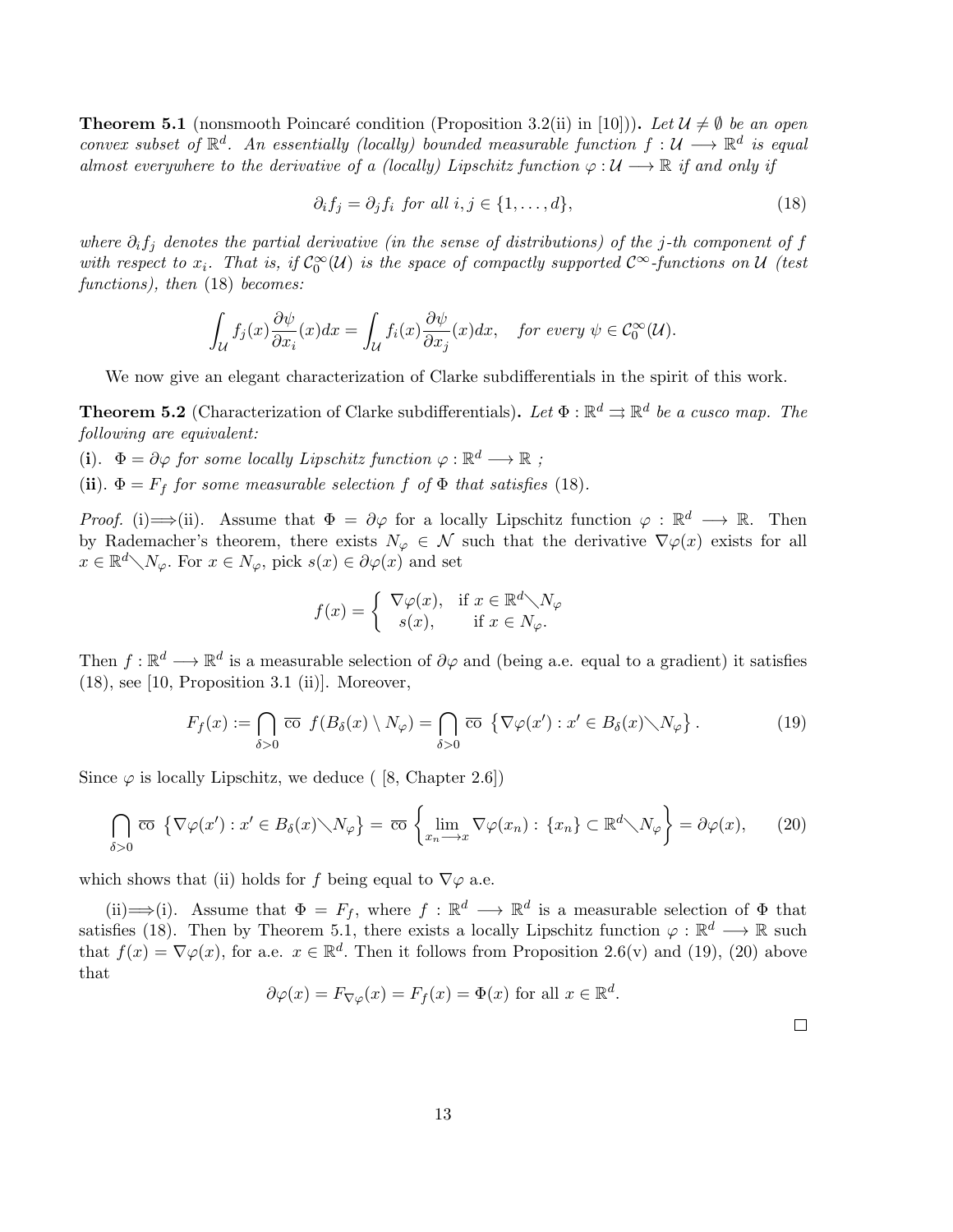**Remark 5.3.** (i) It is possible to have  $\Phi = F_f$ , without  $\Phi$  being a subdifferential; consider for instance the function  $f(x_1, x_2) = (x_2, -x_1)$ , for all  $(x_1, x_2) \in \mathbb{R}^2$  (which obviously fails (18)). Then  $\Phi = f$  cannot be a subdifferential.

(ii) It is possible to have infinite many measurable selections  $f(x) \in \Phi(x)$ , for all  $x \in \mathbb{R}^d$ , each of which satisfies the nonsmooth Poincaré condition (18). Indeed, if we take  $\Phi$  to be identically equal to the closed ball B for all  $x \in \mathcal{U}$ , then the set of all measurable selections that satisfy (18) contains isometrically the unit ball of the nonseparable Banach space  $\ell^{\infty}(\mathbb{N})$ , see [12].

(iii) If  $\Phi = F_f$  and f is unique a.e. and satisfies (18), then by Theorem 5.2,  $\Phi = \partial \varphi$  and  $f = \nabla \varphi$ a.e. It follows that the locally Lipschitz function  $\varphi$  is unique up to a constant.

Acknowledgments. A major part of this work was done during a research visit of the first author to the University of Brest (2019) and of the third author to the University of Chile (January 2020). These authors wish to thank their hosts for hospitality and acknowledge financial support from the Laboratoire de Mathématiques de Bretagne Atlantique and from FONDECYT grant 1171854 respectively. The second author's research has been supported by the grants CMM-AFB170001, FONDECYT 1171854 (Chile) and PGC2018-097960-B-C22, MICINN (Spain) and ERDF (EU). The research of the first and the third author has been supported by the Air Force Office of Scientific Research under award number FA9550-18-1-0254.

## References

- [1] J.-P. Aubin, A. Cellina, Differential Inclusions, (Springer, 1987).
- [2] J.-P. AUBIN, H. FRANKOWSKA, Set-Valued Analysis, (Birkhäuser, 1990).
- [3] A. BACCIOTTI, Generalized solutions of differential inclusions and stability. Ital. J. Pure Appl. Math. 17 (2005), 183–192.
- [4] J. Borwein, W. Moors, Y. Shao, Subgradient representation of multifunctions, J. Austral. Math. Soc. Ser. 40 (1999), 301–313.
- [5] J. Borwein, W. Moors, X. Wang, Lipschitz functions with prescribed derivatives and subderivatives, Nonlinear Anal. 29 (1997), 53–63.
- [6] J. Borwein, X. Wang, Lipschitz functions with maximal subdifferentials are generic, Proc. Amer. Math. Soc. 128 (2000), 3221-3229.
- [7] R. BUCKDAHN, Y. OUKNINE, M. QUINCAMPOIX, On limiting values of stochastic differential equations with small noise intensity tending to zero, *Bull. Sci. Math.* **133** (2009), 229–237.
- [8] F. CLARKE, *Optimization and Nonsmooth Analysis*, Wiley-Interscience, 1991.
- [9] J.M. Coron, L. Rosier, A Relation between Continuous Time-Varying and Discontinuous Feedback Stabilization, J. Math. Systems, Estimation and Control 4 (1994), 67–84.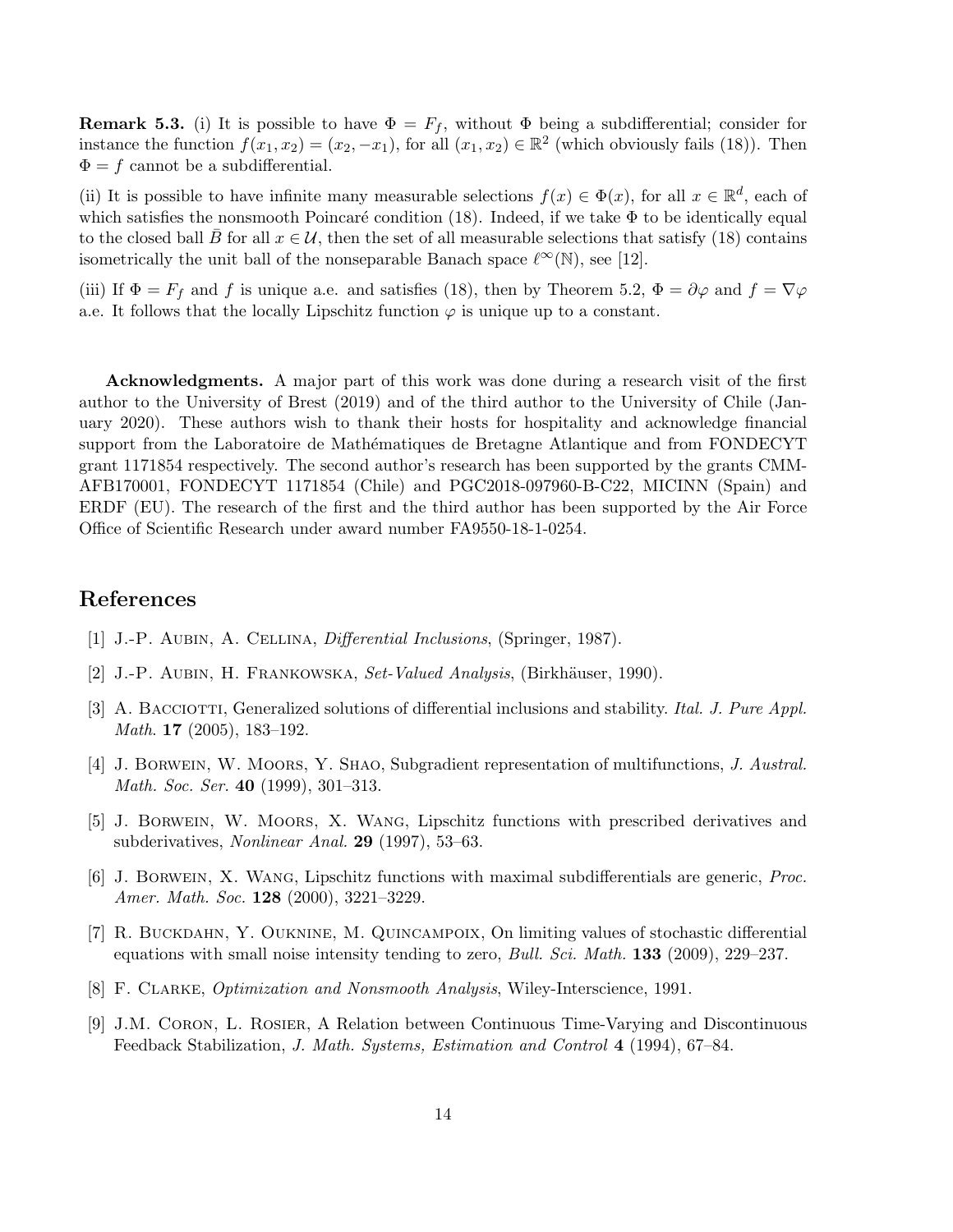- [10] M. CÚTH, O. KALENDA, P. KAPLICKÝ, Isometric representation of Lipschitz-free spaces over convex domains in finite-dimensional spaces, Mathematika 63 (2017), 538–552.
- [11] A. DANIILIDIS, D. DRUSVYATSKIY, Pathological subgradient dynamics, SIAM J. Optim. (to appear)
- [12] A. DANIILIDIS, G. FLORES, Linear structure of functions with maximal Clarke subdifferential, SIAM J. Optim. 29 (2019), 511–521.
- [13] I. EKELAND, G. LEBOURG, Generic differentiability of Lipschitzian functions, *Trans. Amer.* Math. Soc. **256** (1979), 125–144.
- [14] K. Deimling, Multivalued equations, Walter de Gruyter, (Berlin-New York, 1992).
- [15] L. C. Evans, R. F. Gariepy, Measure theory and fine properties of functions. Studies in Advanced Mathematics. (Boca Raton CRC Press, 1992).
- [16] A. F. Filippov, Differential equations with discontinuous right-hand side, Mat. Sb. (N.S.) 51 (93):1 (1960), 99–128.
- [17] A.F. Filippov, Differential Equations with Discontinuous Right-Hand Sides, Math. Appl. Soviet Series. 18, Kluwer Academic Publishers, (Dordrecht, 1988).
- [18] G. Flores, A study of Lipschitz-free spaces and a characterization for the finite dimensional case (in Spanish), Master Thesis, University of Chile (September 2016).
- [19] O. HAJEK, Discontinuous differential equations, J. Diff. Eq.  $32,(1979), 149-170$
- [20] R. Kirk, Sets which split families of measurable sets, Amer. Math. Monthly 79 (1972), 884– 886.
- [21] N. N. KRASOVSKII AND A. I. SUBBOTIN, *Game-Theoretical Control Problems*, *(Springer-*Verlag, 1988).
- [22] R. T. ROCKAFELLAR, R. J.-B. WETS, Variational analysis, Grundlehren der Mathematischen Wissenschaften 317, (Springer, 1998).
- [23] E. Sontag, Stability and stabilization: discontinuities and the effect of disturbances, in: Nonlinear analysis, differential equations and control (Montreal, QC, 1998), 551–598, NATO Sci. Ser. C Math. Phys. Sci., 528 (Kluwer Acad. Publ., Dordrecht, 1999).
- [24] V. UTKIN, Sliding modes in control and optimization, Translated and revised from the 1981 Russian original, Communications and Control Engineering Series, (Springer-Verlag, Berlin, 1992).
- [25] X. WANG, Subdifferentiability of real functions, Real Anal. Exchange  $30$  (2004/05), 137–171.

#### Mira BIVAS

Faculty of Mathematics and Informatics, Sofia University James Bourchier Boul. 5, 1126 Sofia, Bulgaria